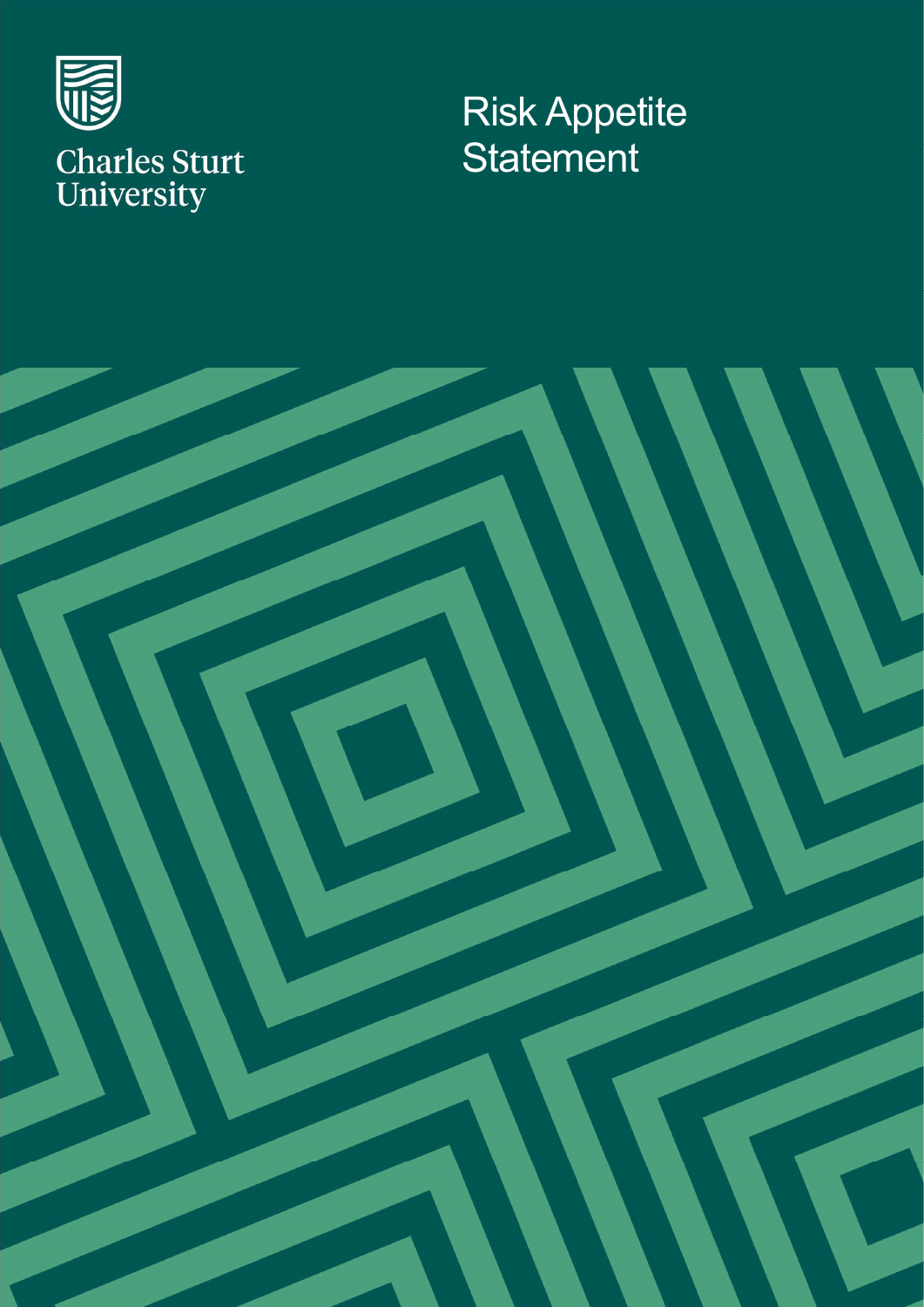## **Executive Summary**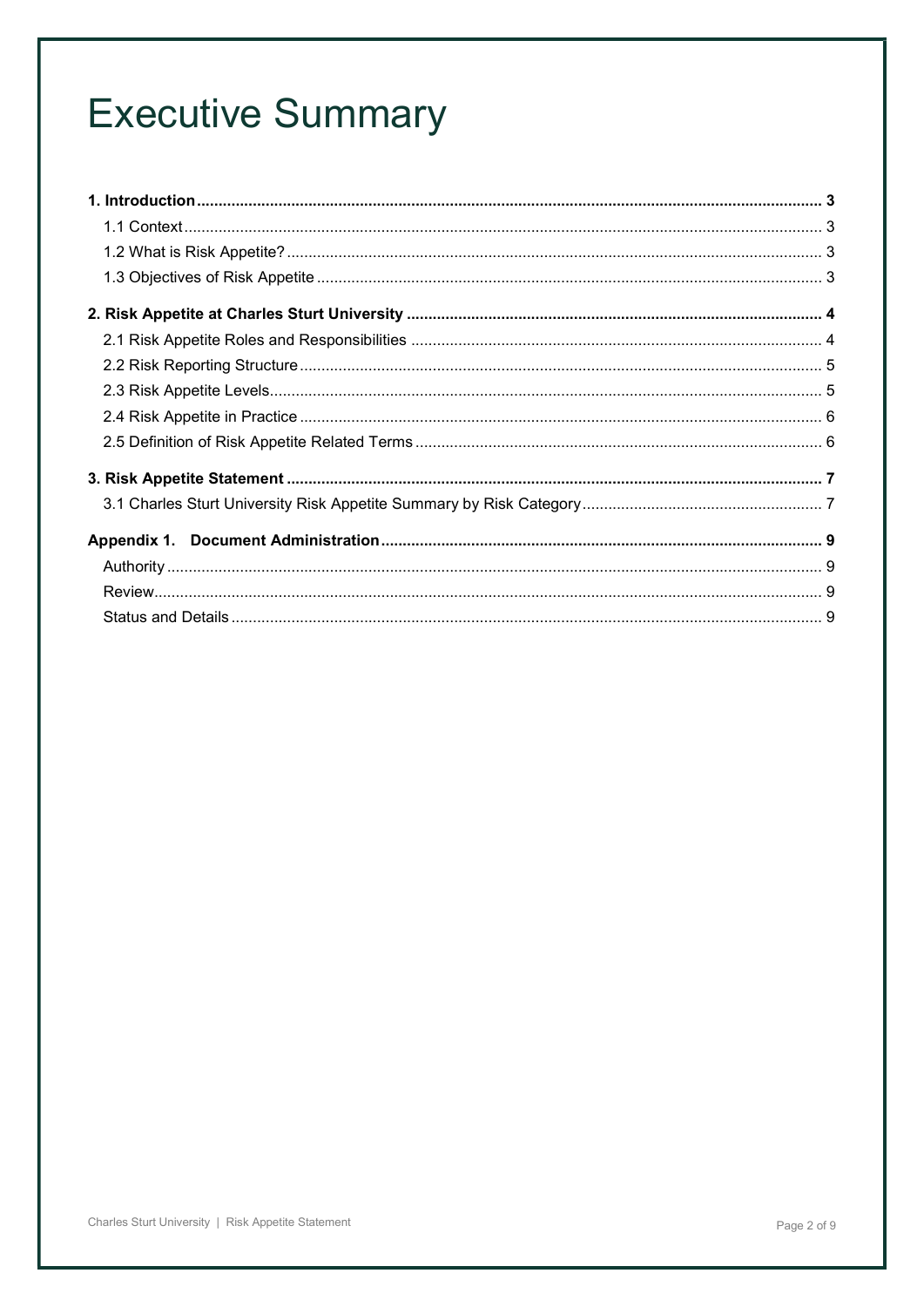# 1. Introduction

#### 1.1 Context

"Charles Sturt University is the largest regionally-based university in Australia, enrolling nearly 43,000 students from across Australia and more than 120 countries around the world. Charles Sturt University is a leader in online-supported distance learning and one of the largest and most experienced providers of courses delivered by innovative online education.

We offer one of the most comprehensive suites of courses of any university in the country, with more than 70% of our professional programs delivered in areas of identified national and regional labour market skill shortages.

We are a university of the land and people of our regions. True to the character of regional Australia we have gumption, we have soul and we collaborate with others."

Based on the above statement, Charles Sturt University is presented with tremendous Opportunities, which are accompanied by *Obligations*, which carry *risks*. The University has obligations towards its students, staff and the communities it serves, as well as regulators.

When thinking about risk, the context should be taken into account.

#### 1.2 What is Risk Appetite?

Risk appetite applies to the management of existing activities, as well as the University seeking out new opportunities. The University Council, management and staff members are responsible to continually review what the University does, to investigate new opportunities, and to take account of individual risks in decisionmaking.

The Risk Appetite Statement summarises the University's tolerance for risk in each of a whole range of activities undertaken. For example, the University's tolerance for risk in health and safety is low; hence a low risk appetite has been identified for the 'People' Risk Category which health and safety falls under. On the other hand, tolerance for risk in learning and teaching innovation is relatively high. All of the activities undertaken by the University can be classified in terms of risk appetite.

The Risk Appetite Statement provides the parameters within which the University must operate and conduct its activities. The statement, sets out the most significant types of risks to which the University is exposed and provides an outline of the level of risk the University is willing to accept for each risk category.

### 1.3 Objectives of Risk Appetite

#### The Risk Appetite Statement is a written articulation of the University's Risk Appetite to guide management and staff members in their daily roles. It serves to:

- Define the risk profile of the University;
- Establish a consistent view of the risk parameters the University operates in; and
- Establish boundaries for risk categories to determine whether further risk mitigation strategies are required.

#### When reading a Risk Appetite Statement, it is important to note:

- It is not a substitute for, but an adjunct to Charles Sturt University's Risk management Framework and is intended to be consistent with the organisations overarching approach to Risk management;
- It is developed to guide decision-making, particularly with respect to the extent to which resources are required to be allocated in response to the level of risk which is considered 'acceptable and justifiable'. In this regard the Risk Appetite Statement is intended to operate as a trigger for decision making, escalation and reporting; and
- The Risk Appetite Statement is dynamic and will be reviewed on a regular basis in conjunction with the University's strategic planning cycle.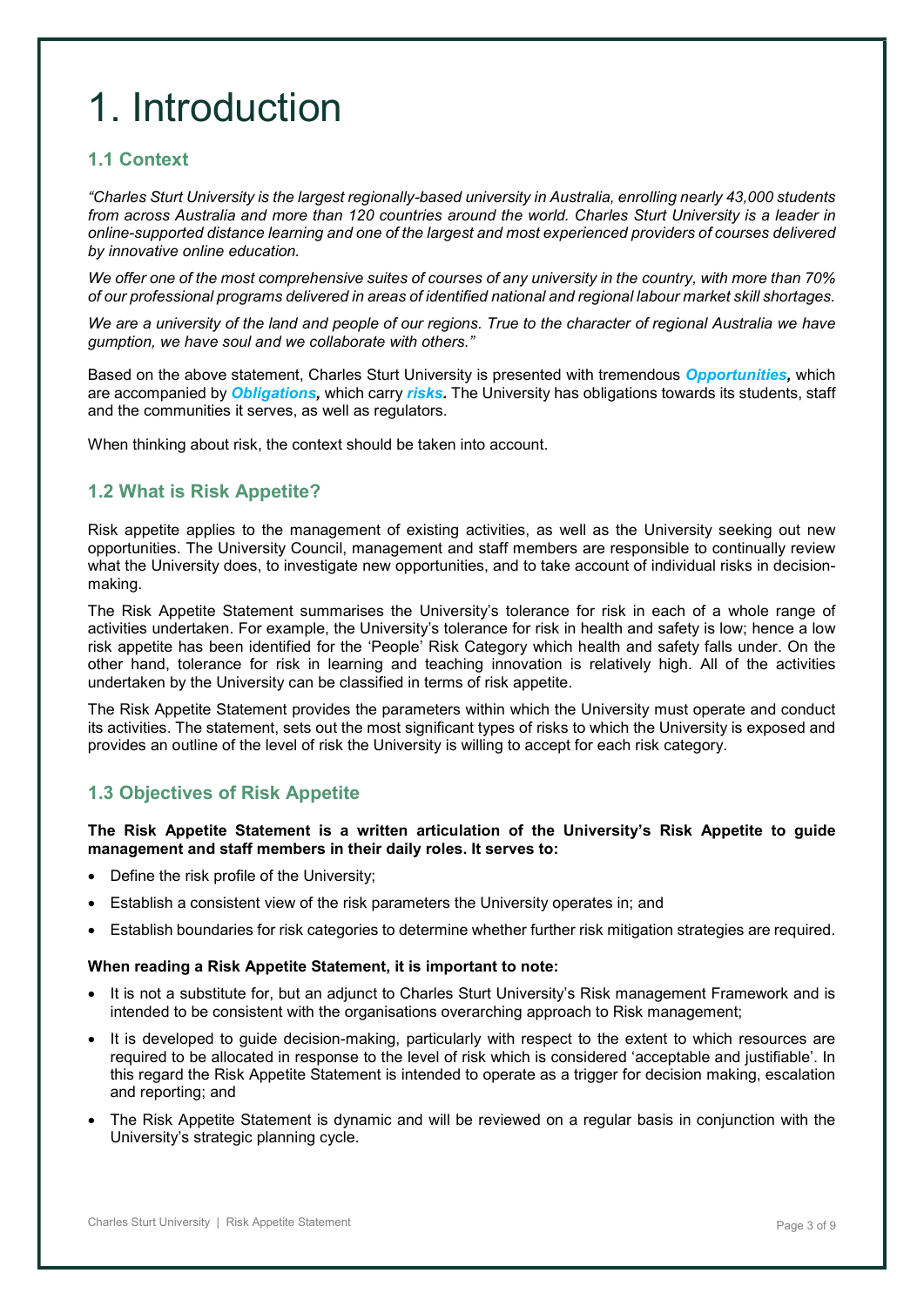## 2. Risk Appetite at Charles Sturt **University**

### 2.1 Risk Appetite Roles and Responsibilities

Risk management is integral to all aspects of Charles Sturt University's activities and is the responsibility of all staff members. The following table refers to the individual roles and responsibilities with regards to Risk Appetite and Risk management:

| <b>Role</b>                                                                  | <b>Responsibilities</b>                                                                                                                                                                                                                                                                             |
|------------------------------------------------------------------------------|-----------------------------------------------------------------------------------------------------------------------------------------------------------------------------------------------------------------------------------------------------------------------------------------------------|
| <b>University Council</b>                                                    | Approve the University's Risk Appetite and ensure the adequacy of its overall<br>$\bullet$<br>implementation; and                                                                                                                                                                                   |
|                                                                              | Approve recommended changes to the University's Risk Profile and established<br>$\bullet$<br>Risk categories.                                                                                                                                                                                       |
| <b>The Finance, Audit</b><br>and Risk Committee                              | Oversee risks and management strategies to ensure that the risks are within<br>$\bullet$<br>the approved risk appetite;                                                                                                                                                                             |
|                                                                              | Review and recommend changes to the University's risk profile and established<br>$\bullet$<br>risk categories for the approval of the University Council; and                                                                                                                                       |
|                                                                              | Ensure that the risk framework is in alignment with the Risk Appetite Statement.<br>$\bullet$                                                                                                                                                                                                       |
| <b>Academic Senate</b>                                                       | Oversight of academic risk management through the Academic Risk Working<br>$\bullet$<br>Group.                                                                                                                                                                                                      |
| <b>The Vice-</b><br><b>Chancellor's</b><br><b>Leadership Team</b><br>(VCLT)  | Drive all activities which fall within the Risk Appetite levels established and<br>$\bullet$<br>approved by the University Council.                                                                                                                                                                 |
| <b>Risk and Compliance</b><br>Unit of the Office of<br><b>Governance and</b> | Provide ongoing leadership, support and guidance to all Portfolio Leaders and<br>$\bullet$<br>individual Risk Owners; and                                                                                                                                                                           |
| <b>Corporate Affairs</b>                                                     | Operate and maintain the 'Protecht' Risk Management System.<br>$\bullet$                                                                                                                                                                                                                            |
|                                                                              | Identify and assess all emerging Principal, Whole of Organisation and<br>$\bullet$<br>Academic risks in accordance with the established Charles Sturt University risk<br>management process;                                                                                                        |
|                                                                              | Allocate risk ownership for all risks which belong to the Portfolio;<br>$\bullet$                                                                                                                                                                                                                   |
| <b>Portfolio Leader</b>                                                      | Maintain oversight of all ongoing risk assessments, existing controls and the<br>٠<br>timely implementation of planned risk treatments; and                                                                                                                                                         |
|                                                                              | Escalate all risks exceeding the acceptable Risk Appetite directly to the<br>$\bullet$<br>Academic Risk Working Group for Academic risks or the Vice-Chancellor's<br>Leadership Team for Whole of Organisation risks to be reviewed and signed<br>off as part of the quarterly risk review process. |
|                                                                              | Ensure that all existing controls and planned risk treatments are implemented<br>٠<br>in a timely manner;                                                                                                                                                                                           |
| <b>Risk Owners</b>                                                           | Undertake regular and ongoing risk assessments for all risks which they have<br>$\bullet$<br>ownership over; and                                                                                                                                                                                    |
|                                                                              | Escalate all risks exceeding the acceptable Risk Appetite to the relevant<br>٠<br>Portfolio Leader as part of the quarterly risk review process.                                                                                                                                                    |
| <b>External Independent</b><br><b>Assessor</b>                               | Conduct an independent evaluation of the University's compliance with the<br>$\bullet$<br>established Risk Management Framework and Risk Appetite Statement.                                                                                                                                        |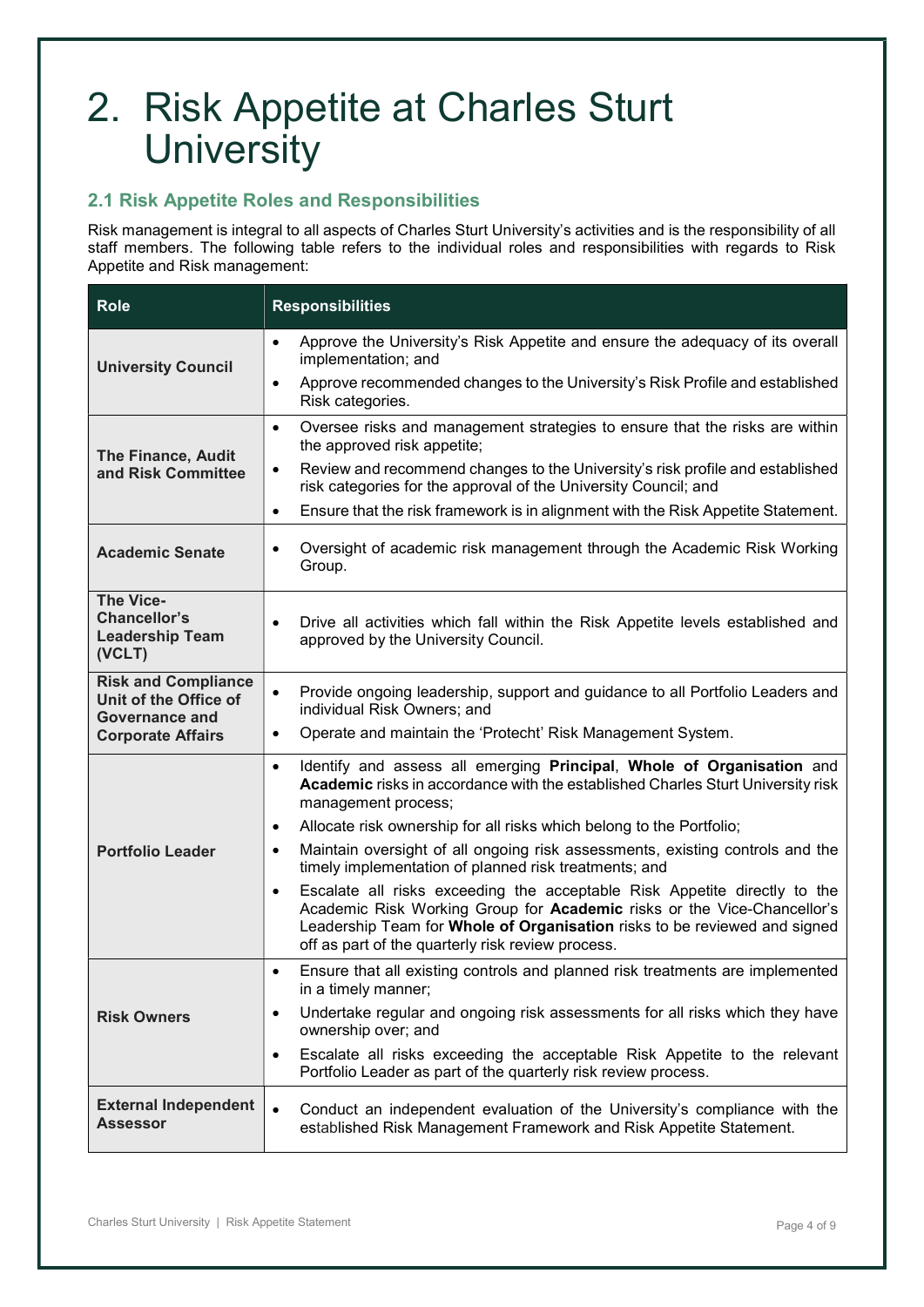# 2. Risk Appetite at Charles Sturt University (Cont.)

### 2.2 Risk Reporting Structure

| <b>Organisational Level</b>                                                                       | <b>Risk Reporting Responsibility</b>                                                                                                                                                                                                                                                                                      |  |
|---------------------------------------------------------------------------------------------------|---------------------------------------------------------------------------------------------------------------------------------------------------------------------------------------------------------------------------------------------------------------------------------------------------------------------------|--|
| <b>University Council</b>                                                                         | Responsible for reviewing and approving the relevant risk report and reviewing<br>organisational mitigation and treatment approach for all Principal, Whole of<br><b>Organisation or Academic risks.</b>                                                                                                                  |  |
| <b>The Finance, Audit</b><br>and Risk Committee                                                   | Responsible for reviewing the relevant risk report for the following:                                                                                                                                                                                                                                                     |  |
|                                                                                                   | The treatment plans developed by Academic Senate through its Academic<br>Risk Management Working Group or the Vice-Chancellor's Leadership Team<br>for all Principal, Whole of Organisation or Academic risks which exceed<br>the established Risk Appetite Level or where the Risk Rating has increased;                 |  |
|                                                                                                   | Emerging Principal, Whole of Organisation or Academic risks; and<br>$\bullet$                                                                                                                                                                                                                                             |  |
|                                                                                                   | Overdue Risk Treatment Plans.<br>$\bullet$                                                                                                                                                                                                                                                                                |  |
| <b>Academic Senate</b>                                                                            | Through the Academic Risk Management Working Group, responsible for<br>exercise of academic governance by reviewing the relevant risk report and<br>establishing or updating the organisational mitigation and treatment approach for<br>all Academic risks which exceed the established Risk Appetite Level.             |  |
| <b>The Vice-</b><br>Chancellor's<br><b>Leadership Team</b>                                        | Responsible for reviewing the relevant risk report and establishing or updating the<br>organisational mitigation and treatment approach for all Principal or Whole of<br>Organisation risks which exceed the established Risk Appetite Level.                                                                             |  |
| <b>Portfolio Leader and</b><br><b>Risk Owners</b>                                                 | Responsible for conducting the initial review of <b>Academic</b> or Whole of<br>Organisation risks and responding to any additional requests for clarification or<br>status updates from the Academic Risk Working Group for Academic risks and<br>the Vice-Chancellor's Leadership Team for Whole of Organisation risks. |  |
| <b>Risk and Compliance</b><br>Unit of the Office of<br>Governance and<br><b>Corporate Affairs</b> | Responsible for preparing, developing and presenting all relevant Risk Reports to<br>Academic Senate's Academic Risk Working Group, the Vice-Chancellor's<br>Leadership Team, the Finance, Audit and Risk Committee and the University<br>Council.                                                                        |  |

### 2.3 Risk Appetite Levels

| Level                     | <b>Appetite Description</b>                                                                                                                                                              |
|---------------------------|------------------------------------------------------------------------------------------------------------------------------------------------------------------------------------------|
| <b>Very Low Appetite</b>  | Avoidance of risk and uncertainty is a key organisational objective.                                                                                                                     |
| <b>Low Appetite</b>       | Preference for ultra-safe options that are low risk and only have a potential for<br>limited reward.                                                                                     |
| <b>Medium Appetite</b>    | Preference for safe options that have a low degree of risk and may only have<br>limited potential for reward.                                                                            |
| <b>High Appetite</b>      | Willing to consider all potential options and choose the one most likely to result in<br>successful delivery, while also providing an acceptable level of reward and value<br>for money. |
| <b>Very High Appetite</b> | Eager to be innovative and to choose options offering potentially higher business<br>rewards, despite greater inherent risk.                                                             |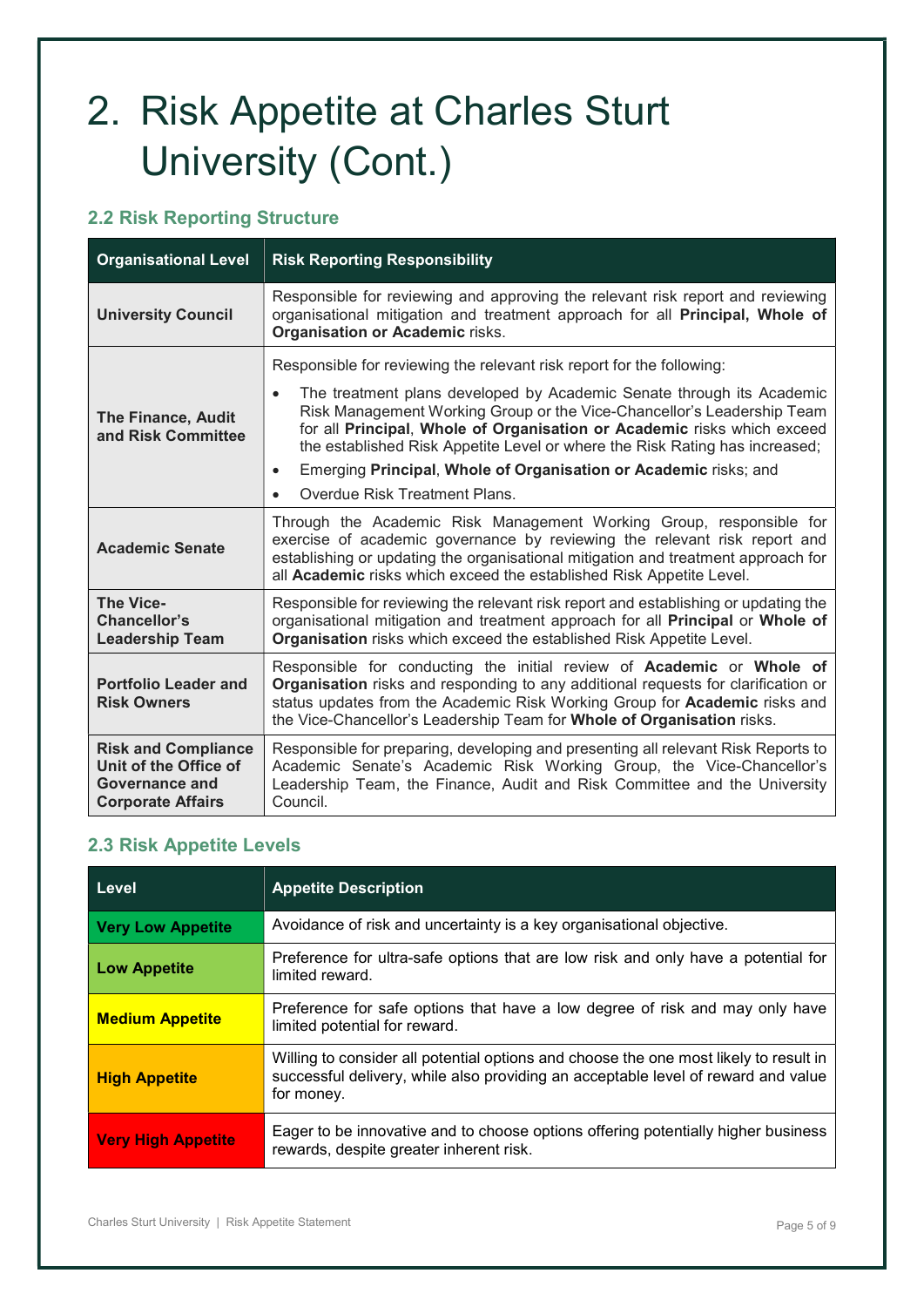# 2. Risk Appetite at Charles Sturt University (Cont.)

### 2.4 Risk Appetite in Practice

| <b>Risk Appetite Level</b>                                   | <b>Action Required by Management</b>                                                                                                                                                                               |
|--------------------------------------------------------------|--------------------------------------------------------------------------------------------------------------------------------------------------------------------------------------------------------------------|
| <b>Within the Desired Risk Appetite</b><br>Level             | Continue to undertake standard Risk management and Risk<br>assessment processes and ensure that existing controls are<br>functioning effectively.                                                                  |
| <b>Approaching the Desired Risk</b><br><b>Appetite Level</b> | Risk owner to conduct a Risk assessment to determine the<br>likelihood of the Risk exceeding established Risk Appetite levels<br>and to consider developing and implementing additional Risk<br>treatment actions. |
| <b>Exceeding the Desired Risk</b><br><b>Appetite Level</b>   | Risk owner to conduct an immediate Risk assessment and<br>implement Risk treatment actions to reduce the Risk to an<br>appropriate rating within the established Risk Appetite levels.                             |

### 2.5 Definition of Risk Appetite Related Terms

| <b>Terms</b>                     | <b>Definitions</b>                                                                                                                                                                                                                          |
|----------------------------------|---------------------------------------------------------------------------------------------------------------------------------------------------------------------------------------------------------------------------------------------|
| <b>Risk Appetite</b>             | The level or degree of Risk that the University is willing to accept in<br>pursuit of its strategic and operational objectives.                                                                                                             |
| <b>Risk Appetite Level</b>       | The level of Risk, which if breached by a Risk assessment would<br>require the development of Risk Treatment actions to reduce the<br>likelihood and consequence of the Risk.                                                               |
| <b>Risk Appetite Statement</b>   | The overarching document which outlines University approach to<br>Risk Appetite and establishes the unique Risk Categories and<br>associated Risk Appetites for each category.                                                              |
| <b>Risk Management Framework</b> | The approved policies and procedures which are used to guide the<br>organisations overarching approach to Risk management.                                                                                                                  |
| <b>Risk Profile</b>              | A quantitative analysis of the University entire Risk landscape which<br>outlines the various types of risks which the organisation is likely to<br>encounter.                                                                              |
| <b>Risk Owner</b>                | The individual within each Portfolio who has been allocated the<br>responsibility of conducting regular Risk assessments, maintaining<br>existing controls and implementing planned Risk treatment actions<br>to mitigate individual risks. |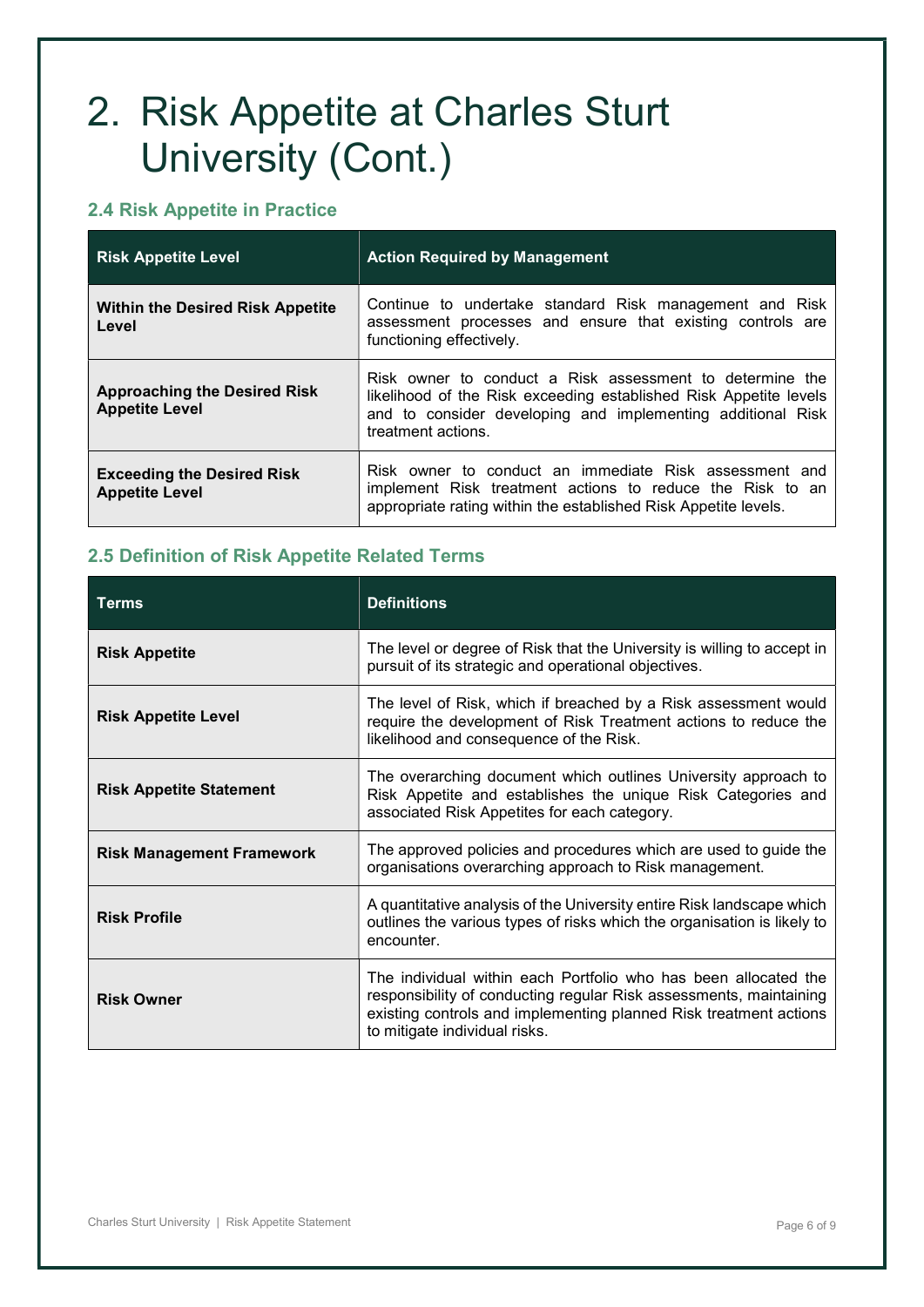## 3. Risk Appetite Statement

### 3.1 Charles Sturt University Risk Appetite Summary by Risk Category

Overall, in order to achieve its objectives, Charles Sturt recognises that it is not possible or necessarily desirable to eliminate all of the risks which arise throughout the University's inherent operations and the actions it implements to achieve its strategic goals and objectives.

Acceptance of some risk is often necessary to foster growth, innovation, competitiveness and efficient business practices. Charles Sturt University's established Risk Categories and associated Risk Appetites are listed below:

| <b>Risk Category</b>                                            | <b>Risk Appetite</b> | <b>Risk Appetite Description</b>                                                                                                                                                                                                                                                                                                                                                                                                                |
|-----------------------------------------------------------------|----------------------|-------------------------------------------------------------------------------------------------------------------------------------------------------------------------------------------------------------------------------------------------------------------------------------------------------------------------------------------------------------------------------------------------------------------------------------------------|
| <b>Strategy and Business</b><br>Improvement                     | <b>High Appetite</b> | Charles Sturt University has a High Appetite and willingness to pursue activities which promote strategic growth<br>and business improvement in the highly competitive and consistently evolving higher education sector.                                                                                                                                                                                                                       |
| Research,<br>Development,<br>Innovation and<br>Entrepreneurship | <b>High Appetite</b> | Charles Sturt University has a High Appetite and willingness to take risks in high impact research and innovation<br>activities that will support the University's standing in research excellence, develop our strengths in key<br>disciplines, foster significant third-party partnerships that will contribute value to the University industry and the<br>community and contribute to research and innovation leadership at the University. |
|                                                                 | <b>Low Appetite</b>  | Charles Sturt University has a Low Appetite and willingness to take risks in the strategic direction and management<br>of research and innovation activities which might otherwise produce diffuse or limited outcomes in terms of impact,<br>excellence and value to the University or are unaligned to key research disciplines.                                                                                                              |
| <b>Teaching and</b><br>Learning                                 | <b>High Appetite</b> | Charles Sturt University has a High Appetite and willingness to take risks with regards to the conceptualization and<br>development of market-orientated innovative courses with the potential to provide the University with a competitive<br>differentiation and contribute to ongoing commercial success.                                                                                                                                    |
|                                                                 | <b>Low Appetite</b>  | Charles Sturt University has a Low Appetite and willingness to take risks with the potential to compromise the<br>University course delivery, accreditation of courses, academic integrity and educational standards.<br>Charles Sturt University considers risks related to course delivery and quality from third party providers to be<br>captured within its low willingness to take risks in the teaching and learning category.           |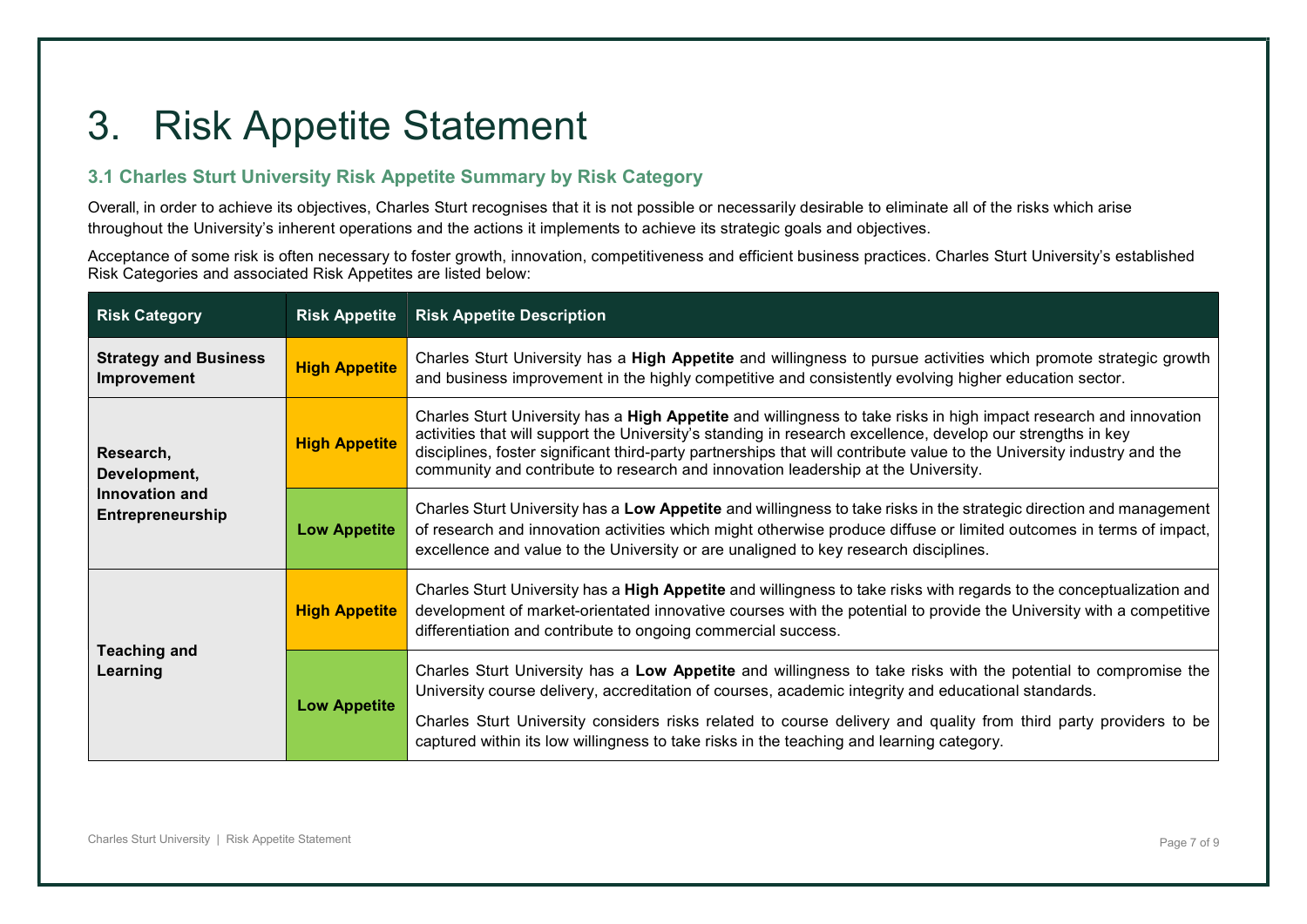# 3. Risk Appetite Statement (Cont.)

### 3.1 Charles Sturt University Risk Appetite Summary by Risk Category (Cont.)

| <b>Risk Category</b>                               | <b>Risk Appetite</b>               | <b>Risk Appetite Description</b>                                                                                                                                                                                                                                                                                                                                                                                                                                                                                                                                                            |
|----------------------------------------------------|------------------------------------|---------------------------------------------------------------------------------------------------------------------------------------------------------------------------------------------------------------------------------------------------------------------------------------------------------------------------------------------------------------------------------------------------------------------------------------------------------------------------------------------------------------------------------------------------------------------------------------------|
| <b>Financial Viability</b><br>and Sustainability   | <b>Medium Appetite</b>             | Charles Sturt University has a Medium Appetite and willingness to pursue activities which increase the likelihood<br>of achieving a sustainable position of financial viability, but which carry inherent risks to the University's immediate<br>financial wellbeing.                                                                                                                                                                                                                                                                                                                       |
| Legislative and<br><b>Regulatory</b><br>Compliance | <b>Very Low</b><br><b>Appetite</b> | Charles Sturt University is committed to high level of compliance with relevant legislation, regulatory compliance<br>obligations and internal policies and procedures.<br>Charles Sturt University has a Very Low Appetite for any intentional behaviours which result in non-compliances<br>with any of its relevant legislative requirements, regulatory compliance obligations and internal policies and<br>procedures.                                                                                                                                                                 |
| <b>Trust and Reputation</b>                        | <b>Low Appetite</b>                | Charles Sturt University has a Low Appetite and willingness to take risks which may impact negatively on the<br>University's existing relationships and reputation for quality learning, teaching, research and the student experience.                                                                                                                                                                                                                                                                                                                                                     |
| People                                             | <b>Low Appetite</b>                | Charles Sturt University has a Low Appetite and willingness to pursue activities which may jeopardise or impact<br>negatively on the working environment and health, safety and satisfaction of the University's staff, students and<br>visitors.<br>The willingness to accept a low degree of risk is directly influenced by Charles Sturt University's regional profile and<br>travel requirements, due to the multi Campus footprint of the University, along with its desire to engage in overseas<br>study where the educational benefits are deemed to be beneficial and justifiable. |